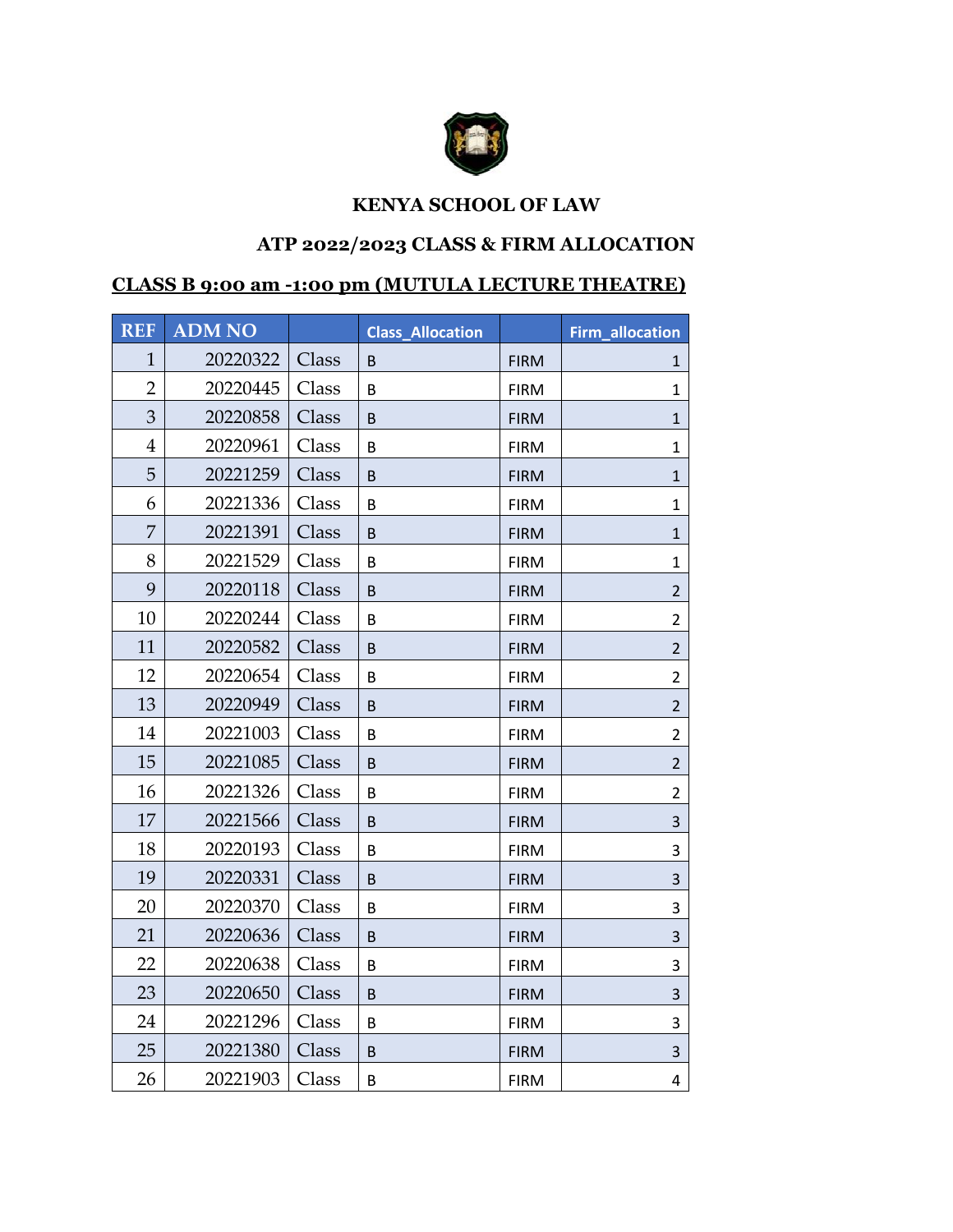| 27 | 20220119 | Class | B | <b>FIRM</b> | 4 |
|----|----------|-------|---|-------------|---|
| 28 | 20220250 | Class | B | <b>FIRM</b> | 4 |
| 29 | 20220345 | Class | B | <b>FIRM</b> | 4 |
| 30 | 20220730 | Class | B | <b>FIRM</b> | 4 |
| 31 | 20220878 | Class | B | <b>FIRM</b> | 4 |
| 32 | 20221012 | Class | B | <b>FIRM</b> | 4 |
| 33 | 20221359 | Class | B | <b>FIRM</b> | 4 |
| 34 | 20221414 | Class | B | <b>FIRM</b> | 4 |
| 35 | 20221620 | Class | B | <b>FIRM</b> | 5 |
| 36 | 20220069 | Class | B | <b>FIRM</b> | 5 |
| 37 | 20220126 | Class | B | <b>FIRM</b> | 5 |
| 38 | 20220980 | Class | B | <b>FIRM</b> | 5 |
| 39 | 20221068 | Class | B | <b>FIRM</b> | 5 |
| 40 | 20221172 | Class | B | <b>FIRM</b> | 5 |
| 41 | 20221220 | Class | B | <b>FIRM</b> | 5 |
| 42 | 20221319 | Class | B | <b>FIRM</b> | 5 |
| 43 | 20221408 | Class | B | <b>FIRM</b> | 5 |
| 44 | 20220054 | Class | B | <b>FIRM</b> | 6 |
| 45 | 20220472 | Class | B | <b>FIRM</b> | 6 |
| 46 | 20220587 | Class | B | <b>FIRM</b> | 6 |
| 47 | 20220726 | Class | B | <b>FIRM</b> | 6 |
| 48 | 20220762 | Class | B | <b>FIRM</b> | 6 |
| 49 | 20220764 | Class | B | <b>FIRM</b> | 6 |
| 50 | 20221252 | Class | В | <b>FIRM</b> | 6 |
| 51 | 20221466 | Class | B | <b>FIRM</b> | 6 |
| 52 | 20220076 | Class | B | <b>FIRM</b> | 7 |
| 53 | 20220211 | Class | B | <b>FIRM</b> | 7 |
| 54 | 20220336 | Class | B | <b>FIRM</b> | 7 |
| 55 | 20220618 | Class | B | <b>FIRM</b> | 7 |
| 56 | 20220716 | Class | B | <b>FIRM</b> | 7 |
| 57 | 20220857 | Class | B | <b>FIRM</b> | 7 |
| 58 | 20220990 | Class | B | <b>FIRM</b> | 7 |
| 59 | 20221181 | Class | B | <b>FIRM</b> | 7 |
| 60 | 20221328 | Class | B | <b>FIRM</b> | 7 |
| 61 | 20220074 | Class | B | <b>FIRM</b> | 8 |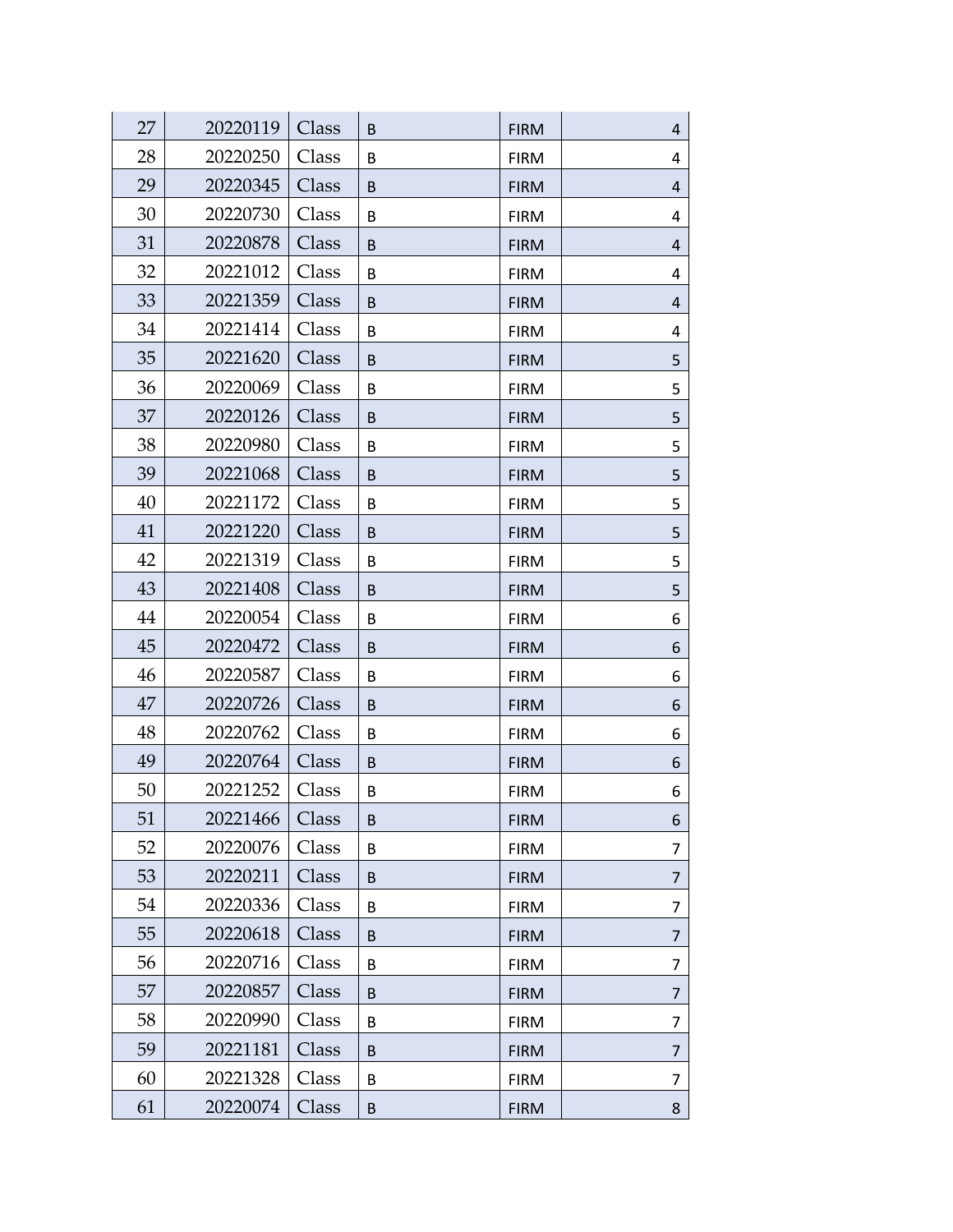| 62 | 20220079 | Class | B | <b>FIRM</b> | 8  |
|----|----------|-------|---|-------------|----|
| 63 | 20220205 | Class | B | <b>FIRM</b> | 8  |
| 64 | 20220521 | Class | B | <b>FIRM</b> | 8  |
| 65 | 20220547 | Class | B | <b>FIRM</b> | 8  |
| 66 | 20220942 | Class | B | <b>FIRM</b> | 8  |
| 67 | 20220943 | Class | B | <b>FIRM</b> | 8  |
| 68 | 20221384 | Class | B | <b>FIRM</b> | 8  |
| 69 | 20221631 | Class | B | <b>FIRM</b> | 8  |
| 70 | 20220236 | Class | B | <b>FIRM</b> | 9  |
| 71 | 20220309 | Class | B | <b>FIRM</b> | 9  |
| 72 | 20220365 | Class | B | <b>FIRM</b> | 9  |
| 73 | 20220399 | Class | B | <b>FIRM</b> | 9  |
| 74 | 20220501 | Class | B | <b>FIRM</b> | 9  |
| 75 | 20220633 | Class | B | <b>FIRM</b> | 9  |
| 76 | 20220784 | Class | B | <b>FIRM</b> | 9  |
| 77 | 20221100 | Class | B | <b>FIRM</b> | 9  |
| 78 | 20220101 | Class | B | <b>FIRM</b> | 10 |
| 79 | 20220366 | Class | B | <b>FIRM</b> | 10 |
| 80 | 20220529 | Class | B | <b>FIRM</b> | 10 |
| 81 | 20220768 | Class | B | <b>FIRM</b> | 10 |
| 82 | 20221098 | Class | B | <b>FIRM</b> | 10 |
| 83 | 20221263 | Class | B | <b>FIRM</b> | 10 |
| 84 | 20221526 | Class | B | <b>FIRM</b> | 10 |
| 85 | 20220376 | Class | B | <b>FIRM</b> | 10 |
| 86 | 20220391 | Class | B | <b>FIRM</b> | 11 |
| 87 | 20220406 | Class | B | <b>FIRM</b> | 11 |
| 88 | 20220689 | Class | B | <b>FIRM</b> | 11 |
| 89 | 20220761 | Class | B | <b>FIRM</b> | 11 |
| 90 | 20220842 | Class | B | <b>FIRM</b> | 11 |
| 91 | 20221193 | Class | B | <b>FIRM</b> | 11 |
| 92 | 20221287 | Class | B | <b>FIRM</b> | 11 |
| 93 | 20221453 | Class | B | <b>FIRM</b> | 11 |
| 94 | 20221975 | Class | B | <b>FIRM</b> | 11 |
| 95 | 20220082 | Class | B | <b>FIRM</b> | 12 |
| 96 | 20220103 | Class | B | <b>FIRM</b> | 12 |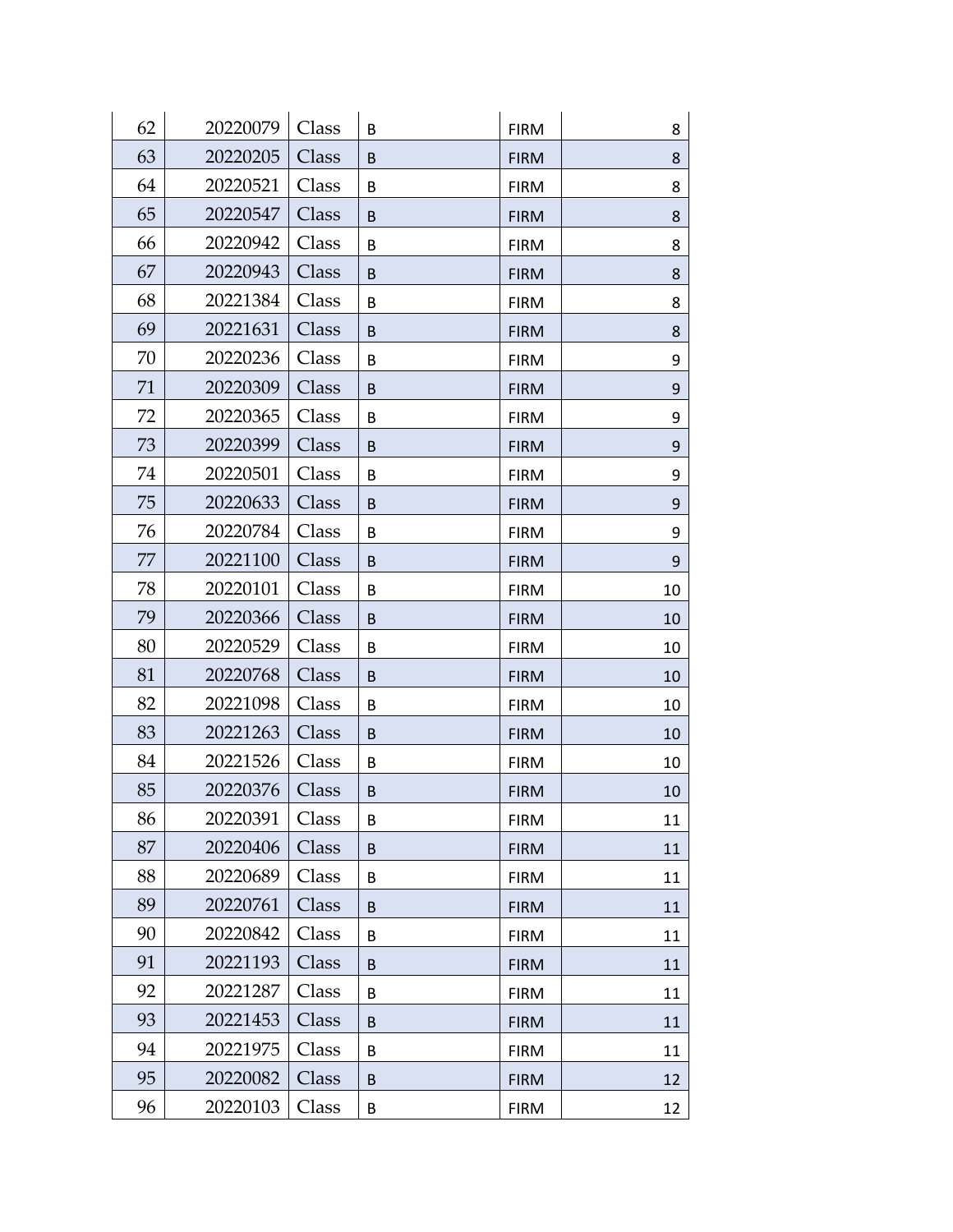| 97  | 20220298 | Class | B | <b>FIRM</b> | 12 |
|-----|----------|-------|---|-------------|----|
| 98  | 20220579 | Class | B | <b>FIRM</b> | 12 |
| 99  | 20220648 | Class | B | <b>FIRM</b> | 12 |
| 100 | 20220713 | Class | B | <b>FIRM</b> | 12 |
| 101 | 20220820 | Class | B | <b>FIRM</b> | 12 |
| 102 | 20220837 | Class | B | <b>FIRM</b> | 12 |
| 103 | 20221122 | Class | B | <b>FIRM</b> | 12 |
| 104 | 20220067 | Class | B | <b>FIRM</b> | 13 |
| 105 | 20220162 | Class | B | <b>FIRM</b> | 13 |
| 106 | 20220209 | Class | В | <b>FIRM</b> | 13 |
| 107 | 20220452 | Class | B | <b>FIRM</b> | 13 |
| 108 | 20220499 | Class | B | <b>FIRM</b> | 13 |
| 109 | 20220781 | Class | B | <b>FIRM</b> | 13 |
| 110 | 20221041 | Class | B | <b>FIRM</b> | 13 |
| 111 | 20221047 | Class | B | <b>FIRM</b> | 13 |
| 112 | 20221058 | Class | B | <b>FIRM</b> | 13 |
| 113 | 20221243 | Class | B | <b>FIRM</b> | 13 |
| 114 | 20220793 | Class | B | <b>FIRM</b> | 14 |
| 115 | 20220953 | Class | B | <b>FIRM</b> | 14 |
| 116 | 20221167 | Class | B | <b>FIRM</b> | 14 |
| 117 | 20221184 | Class | B | <b>FIRM</b> | 14 |
| 118 | 20221251 | Class | B | <b>FIRM</b> | 14 |
| 119 | 20221394 | Class | B | <b>FIRM</b> | 14 |
| 120 | 20221410 | Class | В | <b>FIRM</b> | 14 |
| 121 | 20221485 | Class | B | <b>FIRM</b> | 14 |
| 122 | 20221902 | Class | B | <b>FIRM</b> | 14 |
| 123 | 20220059 | Class | B | <b>FIRM</b> | 15 |
| 124 | 20220155 | Class | B | <b>FIRM</b> | 15 |
| 125 | 20220203 | Class | B | <b>FIRM</b> | 15 |
| 126 | 20220573 | Class | B | <b>FIRM</b> | 15 |
| 127 | 20220625 | Class | B | <b>FIRM</b> | 15 |
| 128 | 20220982 | Class | B | <b>FIRM</b> | 15 |
| 129 | 20221076 | Class | B | <b>FIRM</b> | 15 |
| 130 | 20221472 | Class | B | <b>FIRM</b> | 15 |
| 131 | 20221482 | Class | B | <b>FIRM</b> | 15 |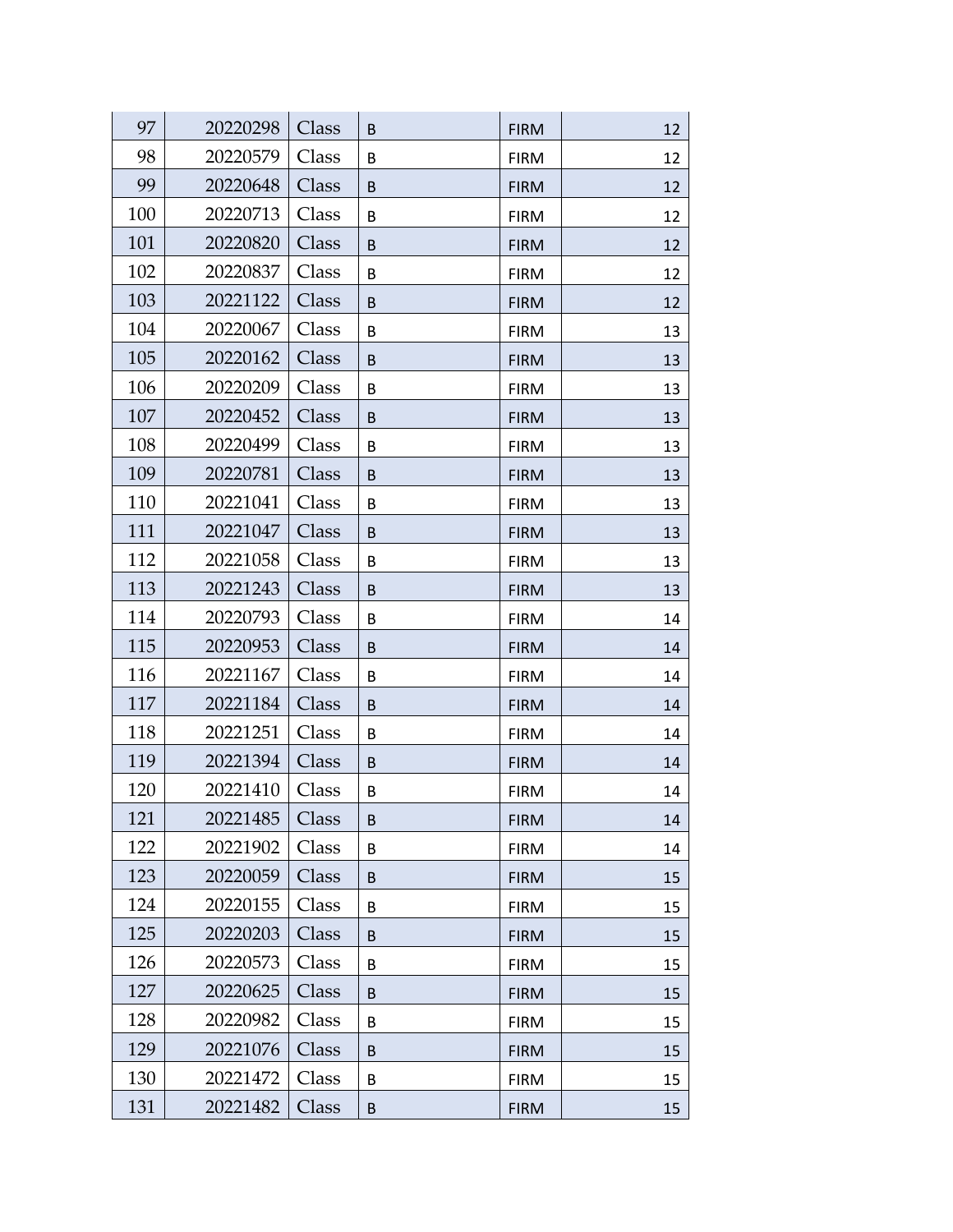| 132 | 20221599 | Class | B | <b>FIRM</b> | 16 |
|-----|----------|-------|---|-------------|----|
| 133 | 20220057 | Class | B | <b>FIRM</b> | 16 |
| 134 | 20220166 | Class | B | <b>FIRM</b> | 16 |
| 135 | 20220170 | Class | B | <b>FIRM</b> | 16 |
| 136 | 20220389 | Class | B | <b>FIRM</b> | 16 |
| 137 | 20220773 | Class | B | <b>FIRM</b> | 16 |
| 138 | 20220965 | Class | B | <b>FIRM</b> | 16 |
| 139 | 20220972 | Class | B | <b>FIRM</b> | 16 |
| 140 | 20221362 | Class | B | <b>FIRM</b> | 16 |
| 141 | 20220044 | Class | B | <b>FIRM</b> | 17 |
| 142 | 20220449 | Class | B | <b>FIRM</b> | 17 |
| 143 | 20220544 | Class | B | <b>FIRM</b> | 17 |
| 144 | 20220663 | Class | B | <b>FIRM</b> | 17 |
| 145 | 20220904 | Class | B | <b>FIRM</b> | 17 |
| 146 | 20221096 | Class | B | <b>FIRM</b> | 17 |
| 147 | 20221119 | Class | B | <b>FIRM</b> | 17 |
| 148 | 20221456 | Class | B | <b>FIRM</b> | 17 |
| 149 | 20220019 | Class | B | <b>FIRM</b> | 17 |
| 150 | 20220229 | Class | B | <b>FIRM</b> | 18 |
| 151 | 20220258 | Class | B | <b>FIRM</b> | 18 |
| 152 | 20220328 | Class | B | <b>FIRM</b> | 18 |
| 153 | 20220686 | Class | B | <b>FIRM</b> | 18 |
| 154 | 20220742 | Class | B | <b>FIRM</b> | 18 |
| 155 | 20221121 | Class | B | <b>FIRM</b> | 18 |
| 156 | 20221337 | Class | B | <b>FIRM</b> | 18 |
| 157 | 20221493 | Class | B | <b>FIRM</b> | 18 |
| 158 | 20221608 | Class | B | <b>FIRM</b> | 18 |
| 159 | 20221095 | Class | B | <b>FIRM</b> | 19 |
| 160 | 20220090 | Class | B | <b>FIRM</b> | 19 |
| 161 | 20220559 | Class | B | <b>FIRM</b> | 19 |
| 162 | 20220727 | Class | B | <b>FIRM</b> | 19 |
| 163 | 20220767 | Class | B | <b>FIRM</b> | 19 |
| 164 | 20220852 | Class | В | <b>FIRM</b> | 19 |
| 165 | 20221013 | Class | B | <b>FIRM</b> | 19 |
| 166 | 20221242 | Class | B | <b>FIRM</b> | 19 |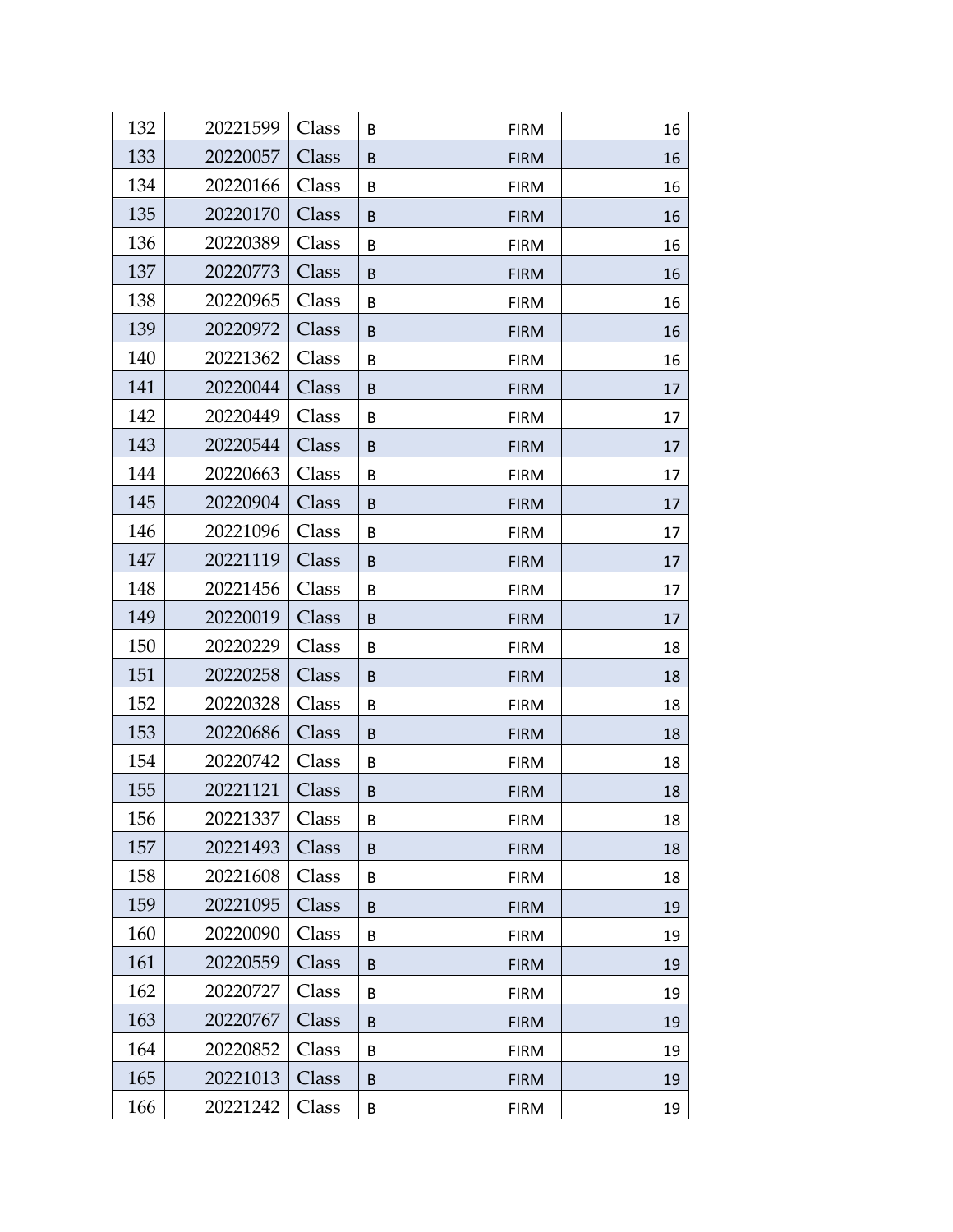| 167 | 20221306 | Class |        |                            | 19       |
|-----|----------|-------|--------|----------------------------|----------|
| 168 | 20221331 | Class | B<br>B | <b>FIRM</b><br><b>FIRM</b> | 19       |
| 169 | 20220114 | Class | B      | <b>FIRM</b>                | 20       |
| 170 | 20220479 | Class | B      | <b>FIRM</b>                | 20       |
| 171 | 20220714 | Class | B      | <b>FIRM</b>                | 20       |
| 172 | 20220835 | Class | B      |                            |          |
| 173 | 20220838 | Class | B      | <b>FIRM</b><br><b>FIRM</b> | 20<br>20 |
| 174 | 20221043 | Class | B      | <b>FIRM</b>                | 20       |
| 175 | 20221504 | Class | B      | <b>FIRM</b>                | 20       |
| 176 | 20221916 | Class | B      | <b>FIRM</b>                | 20       |
| 177 | 20220091 | Class | B      | <b>FIRM</b>                | 21       |
| 178 | 20220154 | Class | B      | <b>FIRM</b>                | 21       |
| 179 | 20220362 | Class | B      | <b>FIRM</b>                | 21       |
| 180 | 20220889 | Class | В      | <b>FIRM</b>                | 21       |
| 181 | 20220959 | Class | B      | <b>FIRM</b>                | 21       |
| 182 | 20221044 | Class | B      | <b>FIRM</b>                | 21       |
| 183 | 20221170 | Class | B      | <b>FIRM</b>                | 21       |
| 184 | 20221520 | Class | B      | <b>FIRM</b>                | 21       |
| 185 | 20221552 | Class | B      | <b>FIRM</b>                | 21       |
| 186 | 20220348 | Class | B      | <b>FIRM</b>                | 21       |
| 187 | 20220260 | Class | B      | <b>FIRM</b>                | 22       |
| 188 | 20220419 | Class | B      | <b>FIRM</b>                | 22       |
| 189 | 20220423 | Class | B      | <b>FIRM</b>                | 22       |
| 190 | 20220915 | Class | В      | <b>FIRM</b>                | 22       |
| 191 | 20221109 | Class | B      | <b>FIRM</b>                | 22       |
| 192 | 20221197 | Class | B      | <b>FIRM</b>                | 22       |
| 193 | 20221354 | Class | B      | <b>FIRM</b>                | 22       |
| 194 | 20221505 | Class | B      | <b>FIRM</b>                | 22       |
| 195 | 20221182 | Class | B      | <b>FIRM</b>                | 22       |
| 196 | 20220172 | Class | B      | <b>FIRM</b>                | 23       |
| 197 | 20220265 | Class | B      | <b>FIRM</b>                | 23       |
| 198 | 20220308 | Class | B      | <b>FIRM</b>                | 23       |
| 199 | 20220448 | Class | B      | <b>FIRM</b>                | 23       |
| 200 | 20220459 | Class | B      | <b>FIRM</b>                | 23       |
| 201 | 20220699 | Class | B      | <b>FIRM</b>                | 23       |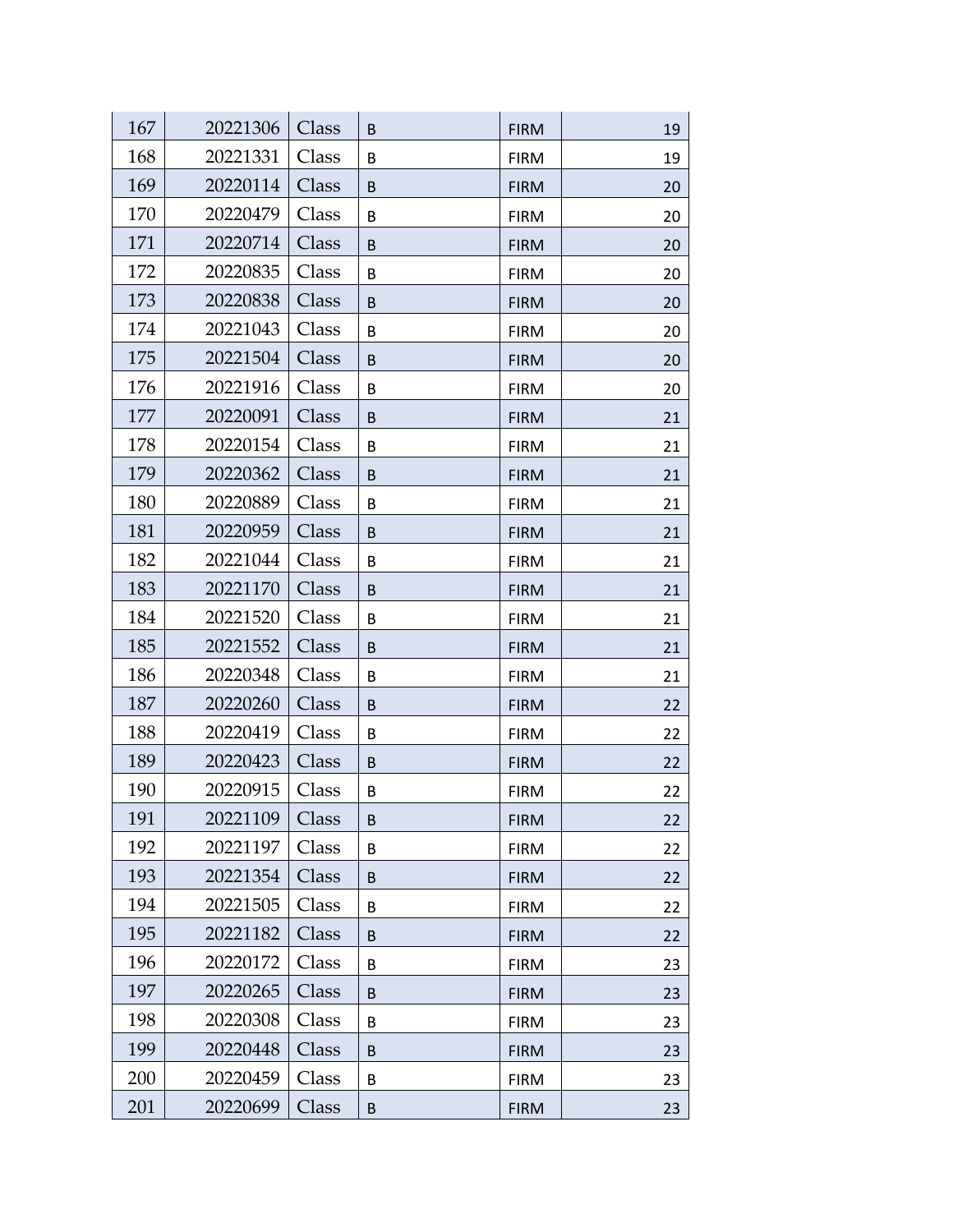| 202 | 20221148 | Class | B | <b>FIRM</b> | 23 |
|-----|----------|-------|---|-------------|----|
| 203 | 20221320 | Class | B | <b>FIRM</b> | 23 |
| 204 | 20221409 | Class | B | <b>FIRM</b> | 23 |
| 205 | 20221307 | Class | B | <b>FIRM</b> | 23 |
| 206 | 20220225 | Class | B | <b>FIRM</b> | 24 |
| 207 | 20220396 | Class | B | <b>FIRM</b> | 24 |
| 208 | 20220458 | Class | B | <b>FIRM</b> | 24 |
| 209 | 20220487 | Class | B | <b>FIRM</b> | 24 |
| 210 | 20220553 | Class | B | <b>FIRM</b> | 24 |
| 211 | 20220645 | Class | B | <b>FIRM</b> | 24 |
| 212 | 20221258 | Class | B | <b>FIRM</b> | 24 |
| 213 | 20220697 | Class | B | <b>FIRM</b> | 25 |
| 214 | 20220729 | Class | B | <b>FIRM</b> | 25 |
| 215 | 20220845 | Class | B | <b>FIRM</b> | 25 |
| 216 | 20221000 | Class | B | <b>FIRM</b> | 25 |
| 217 | 20221010 | Class | B | <b>FIRM</b> | 25 |
| 218 | 20221011 | Class | B | <b>FIRM</b> | 25 |
| 219 | 20221023 | Class | B | <b>FIRM</b> | 25 |
| 220 | 20221035 | Class | B | <b>FIRM</b> | 25 |
| 221 | 20220592 | Class | B | <b>FIRM</b> | 25 |
| 222 | 20221432 | Class | B | <b>FIRM</b> | 26 |
| 223 | 20221440 | Class | B | <b>FIRM</b> | 26 |
| 224 | 20221475 | Class | B | <b>FIRM</b> | 26 |
| 225 | 20221554 | Class | B | <b>FIRM</b> | 26 |
| 226 | 20221581 | Class | B | <b>FIRM</b> | 26 |
| 227 | 20221894 | Class | B | <b>FIRM</b> | 26 |
| 228 | 20221923 | Class | B | <b>FIRM</b> | 26 |
| 229 | 20220897 | Class | B | <b>FIRM</b> | 26 |
| 230 | 20221632 | Class | B | <b>FIRM</b> | 26 |
| 231 | 20220048 | Class | B | <b>FIRM</b> | 28 |
| 232 | 20220105 | Class | B | <b>FIRM</b> | 28 |
| 233 | 20220198 | Class | B | <b>FIRM</b> | 28 |
| 234 | 20220297 | Class | B | <b>FIRM</b> | 28 |
| 235 | 20220427 | Class | B | <b>FIRM</b> | 28 |
| 236 | 20220685 | Class | B | <b>FIRM</b> | 28 |